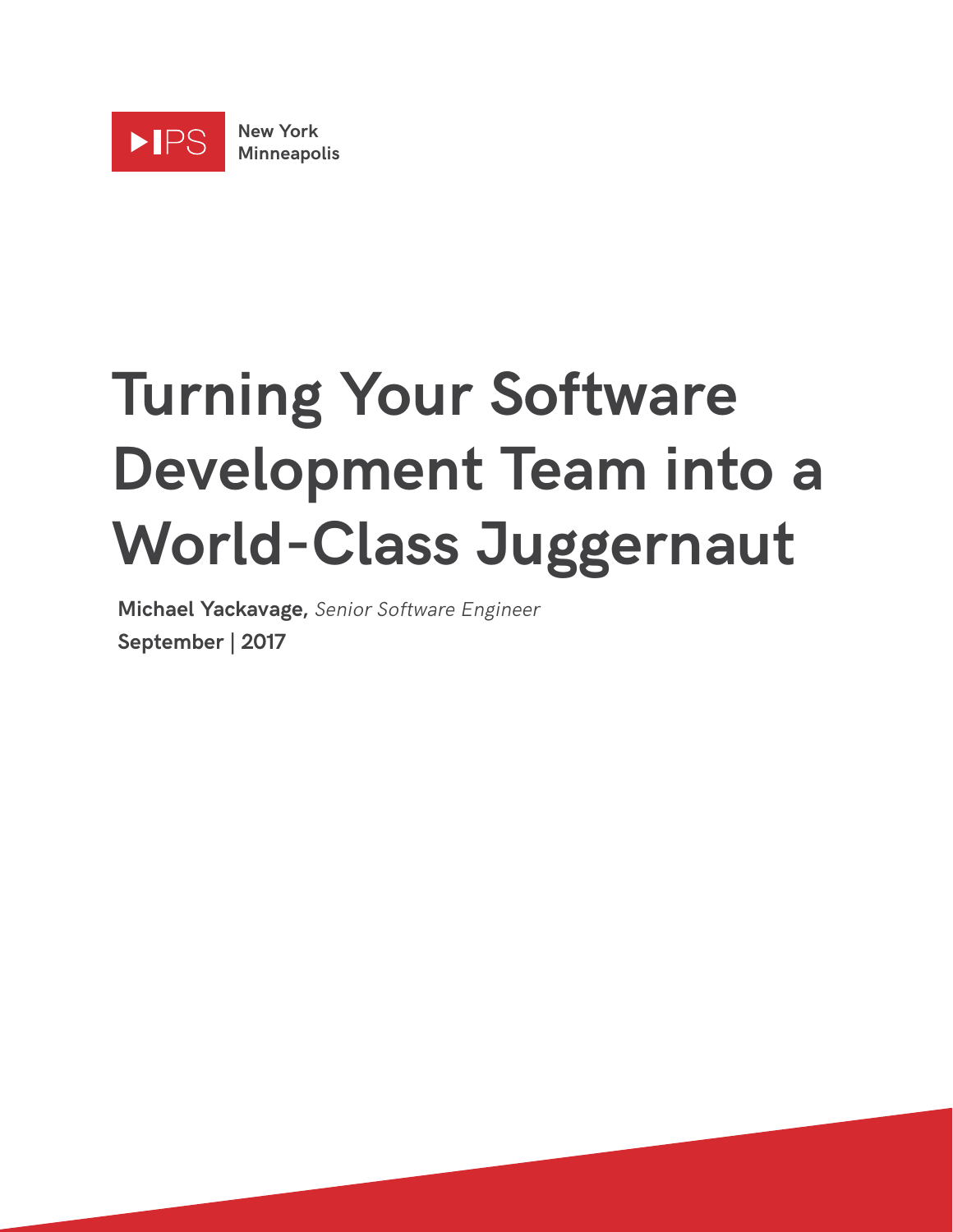## **Turning Your Software Development Team into a World-Class Juggernaut**



#### **Four Factors to Ensure High Quality Software**



Gets rid of bad code and if followed the 3 steps properly there isn't much need here!

So. You're pulling together your software team for a project.

Maybe you've written your architecture description and design documentation, and you've had all the UML diagrams reviewed against the requirements. Perhaps you have simple prototype software, or have a legacy code base that needs to be carried forward against new requirements...or you are about to write the first line of code of a grand design.

Your development team gets underway, knocking off the bullet list items or agile stories. The capabilities start coming, but how can you ensure that the software being produced is high quality and capable of being maintained?

Consider applying these four factors to your development, even if your team has just two members or the project is only 10K lines of code. They provide value straight away, and add value to your code base long-term.

·IPS **New York Minneapolis** http://intelligentproduct.solutions/software info@ips-yes.com

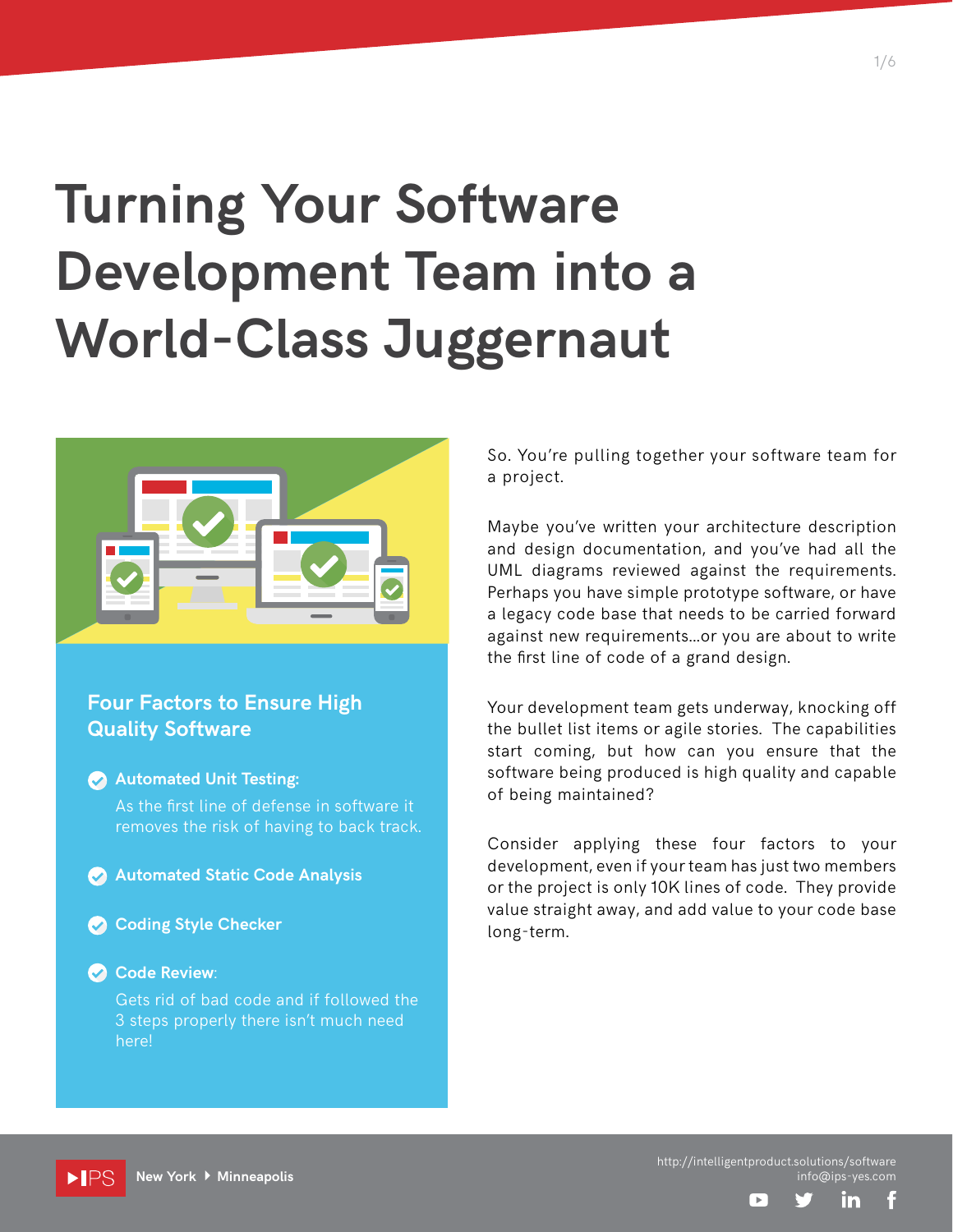### **Four Steps to SW Coding Success**

#### **1. Automated Unit Testing**

The earlier that bugs are found, the less expensive they are to fix.

Long ago the term "unit testing" referred to developerdriven one-off testing of code. The developer might informally write a stub of code to exercise a particularly complex piece of code and push some test cases through it, possibly changing conditions and recompiling it for each test they informally thought of. The stub would be discarded, or if kept its instructions would often be longlost. QA would take the code for component testing, functional testing or system testing which are often done without visibility into the internal algorithms. If the code needed modification later, there would be little "unit testing" of the changes especially if the changes are done by someone new. There is rarely enough time or resource available for this type of "unit testing" when fixing bugs that have found their way to late stages or worse, out in the field.

More recently, engines have been developed to facilitate the maintenance and reusability of these unit tests. Developers can write them before they code the modules, and they can be run every time code is checked-into the code repository where they can reject the submission upon failure. They are simplest to apply to object-oriented languages where the testing can focus exclusively on the object, but they can be applied to more fundamental languages such as C as well.

Virtually all higher-level languages have automated software test capabilities readily available. Some are free to use, or relatively low cost. Most can be applied when the code is compiled, and they generally do not embed themselves in the production build itself so they do not bloat the code base.

The benefits of automated unit testing are many, but here are the ones I have found invaluable:

2/6

- Unit testing is the earliest and least-expensive opportunity to find software bugs in written code.
- White-box testing of edge cases.

No one knows where the edges of the algorithm are better than the author. Simple concepts such as where a counter or memory buffer overflows can be protected up-front, rather than trying to get all of these at a component or system level test.

• Facilitates refactoring

If a code maintainer has no way of quickly determining whether they have broken a piece of code, they may be inclined to change the code as little as possible.

Consider a scenario where the requirements on a software component have changed, and the original developer is no longer available. The component internal design may be using design patterns that were best suited for the original requirements, but are inefficient or inappropriate for the new requirements. Yet if someone maintaining the code has to wait until QA can validate a given change, the developer may shy away from such a largescale algorithm change since they may be introducing problems that cannot be detected until much later (with higher cost). With good unit tests, the developer can make these changes with greater confidence that the changes will not destabilize the code.

• Shows example of how functions/methods/ objects will be used

For software engineers attempting to use a module of code, a sample unit test can be an easy example of how the module is expected to be called.

 $\Box$ 

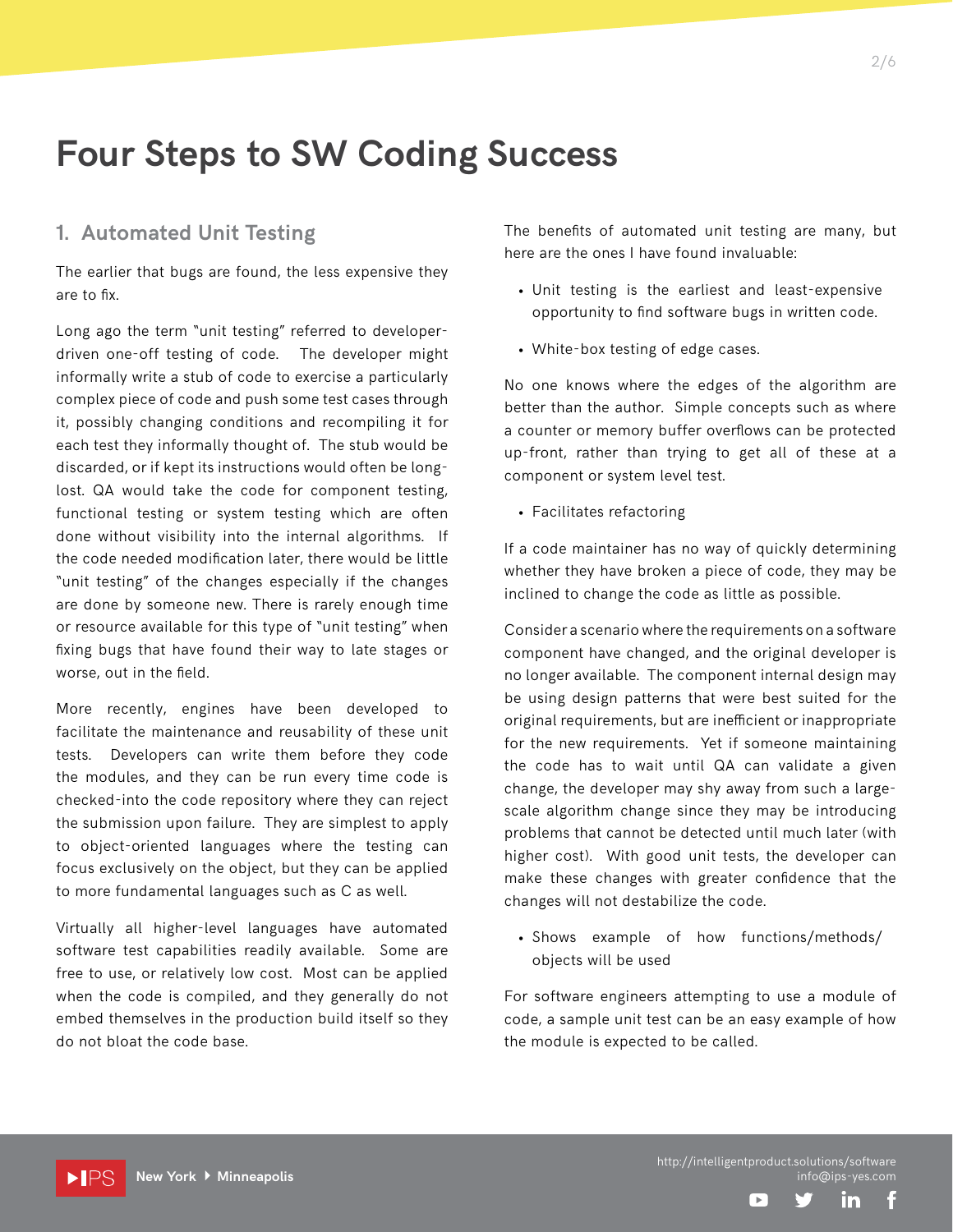#### **2. Automated Static Code Analysis**

What static code analysis can accomplish differs based on the source code language, but typically static code analysis is run on source code or object code, and examines the code for potential:

- Memory and other resource leaks. Was all of the heap space given back? Was a resource opened but never closed? Without static analysis these issues are often caught late, if at all.
- Potential security exposures: Might some conditions cause the code to overrun a buffer? Are deprecated methods used? Does the code use excessive (or incorrect) casting?
- Inefficiencies: Does the code build a string with excessive concatenation? A better algorithm can free the CPU for other work.
- Unused logic: A quality IDE can flag unused logic, true, but automated static code analysis can be used as a gatekeeper to keep unused logic from making it into your production software.
- Best practices: The code may be "correct", but how maintainable is it? Does the code contain a custom to String() method that might return

null? Is there a loop with an unusual increment? Did one object open a resource and some other unrelated object close that resource? This may be what your design calls for, but in case that is not what you had intended a static code analyzer can bring these conditions to your attention.

Running static code analysis is like having a code reviewer sanity check the code before burning human capital on it, and often it can teach your intermediate team advanced nuances of your language better than articles or textbooks can.

Static code analysis cannot find all basic bugs by any means, but it does find a fair share. If the developers are able to run your selected tool(s) during development, there is no loss-of-face either.

One head's up though - if the tools are first applied to an existing code base late in the project, the call outs can be overwhelming. If this is your only option to apply these tools, be ready to have your team go through a large list of callouts to diagnose them and don't lose heart. The callouts can be prioritized and even just the high priority ones can still save your team a great deal of effort over trying to analyze the equivalent complicated QA bugs even later in the project timeline.

#### **Software Quality Assurance will save you money (and potentially your business)**

The Department of Commerce's National Institute of Standards and Technology found that software bugs cost the US economy \$59.5 billion annually.

The report, commissioned by Tricentis, identifies 548 recorded software fails affecting some 4.4 billion people and US\$1.1 trillion in assets. It highlights year-on-year software fail statistics and trends across finance, retail, services (e.g. internet, telecom), government transportation, and entertainment.

Reportedly, accumulated time lost due to software failures was 315 years, 6 months, 2 weeks, 6 days, 16 hours and 26 minutes.



 $\Pi$ PS

http://intelligentproduct.solutions/software info@ips-yes.com

Ĭn

 $\mathbb{R}$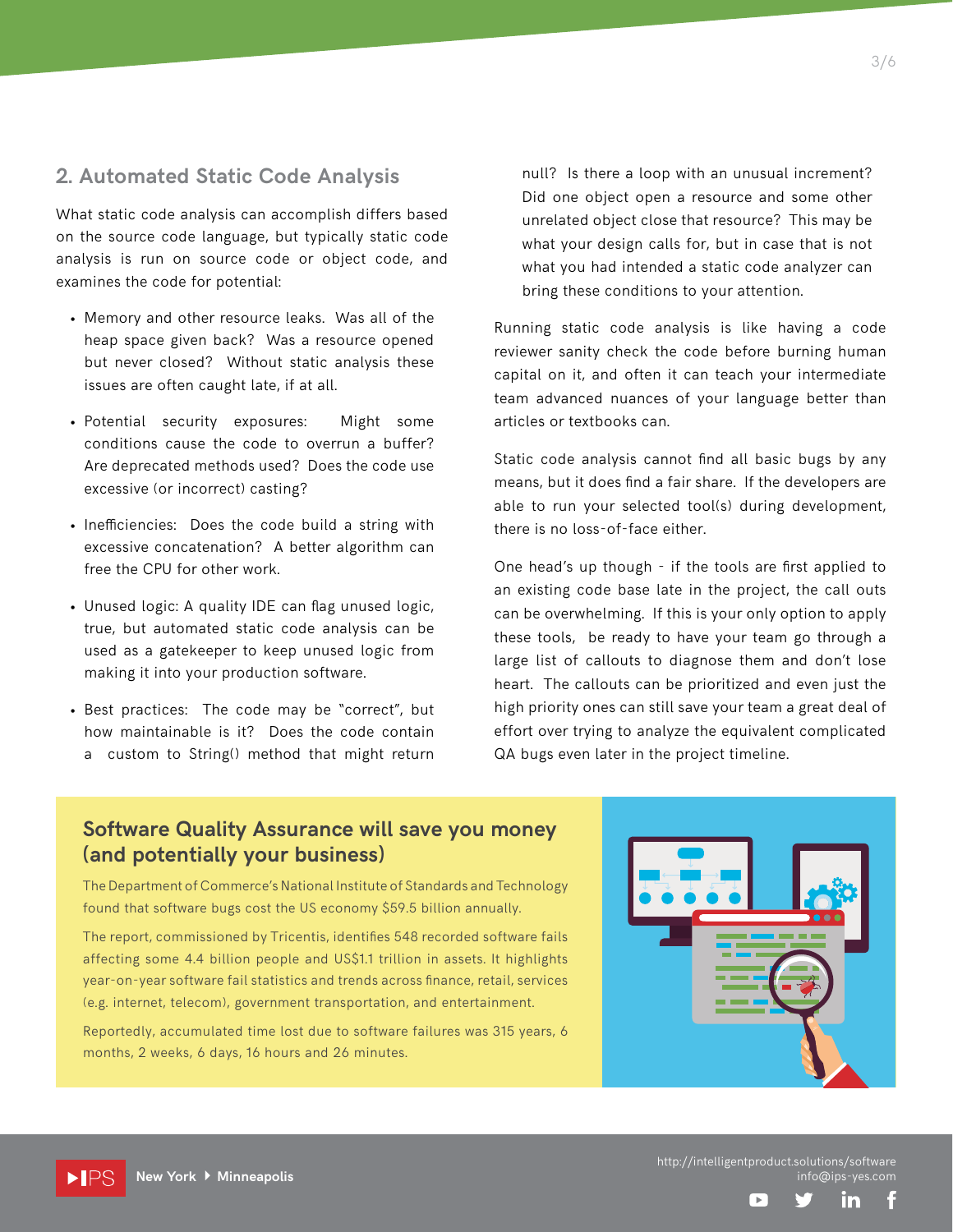#### **3. Coding Style Checker**

Most experienced software engineers have their own writing style. Maybe you like to left-justify all of your curly-braces, and others like to have the open curlybrace on the right of the line that opens the scope. Maybe you like to indent each line four spaces and your teammate indents three.

There are a few coding "standards" out there for each language, and it's worthwhile for you to pick one and stick with it. There are two benefits for doing so:

- The code will be easier to read and maintain for new engineers in the future, if it all reads similarly.
- A common code style facilitates more valuable and efficient code reviews (spoiler alert, the fourth tip).

Few software engineers want to be the ones that enforce the coding standards, and those that do enjoy it are not well liked. Fortunately there are a few tools out there that will automatically check code against style rules, and similarly to the automated unit testing they can reject the code at compile time or at repository commit time so there is no time wasted on debate. Many allow you to configure their style rules, so you can change that one nuance that your team just can't get behind (eg: "I would use the google standard if they just didn't indent that second line eight spaces"). Some IDE's will auto-adjust code to your standard directly - which you might already know if you've sent sample code to a vendor, and received it back with a one line change but otherwise completely reformatted leaving you searching for the change.

Once a developer becomes used to the style, these call-outs are trivial to adjust when they are called-out and do not cost much additional effort.

**New York Minneapolis**

 $\rho$  IPS



#### **Catch bugs early with automated unit testing & static code analysis:**

It is much more difficult to address a SW bug after release, rather than catching it with software testing.

The cost of a bug goes up based on how far down the SDLC (Software Development Life Cycle) the bug is found. When a bug is found in production the code needs to go back to the beginning of the SDLC so the agile development cycle can restart.

The Systems Sciences Institute at IBM has reported that "the cost to fix an error found after product release was four to five times as much as one uncovered during design, and up to 100 times more than one identified in the maintenance phase." This doesn't even include the frustration and embarrassment.

As you can see, finding a bug later in the life cycle of the software costs exponentially more. Collaborating with the customer through Agile software testing will greatly help reduce development against buggy requirements.

http://intelligentproduct.solutions/software info@ips-yes.com

in

 $\blacktriangleright$